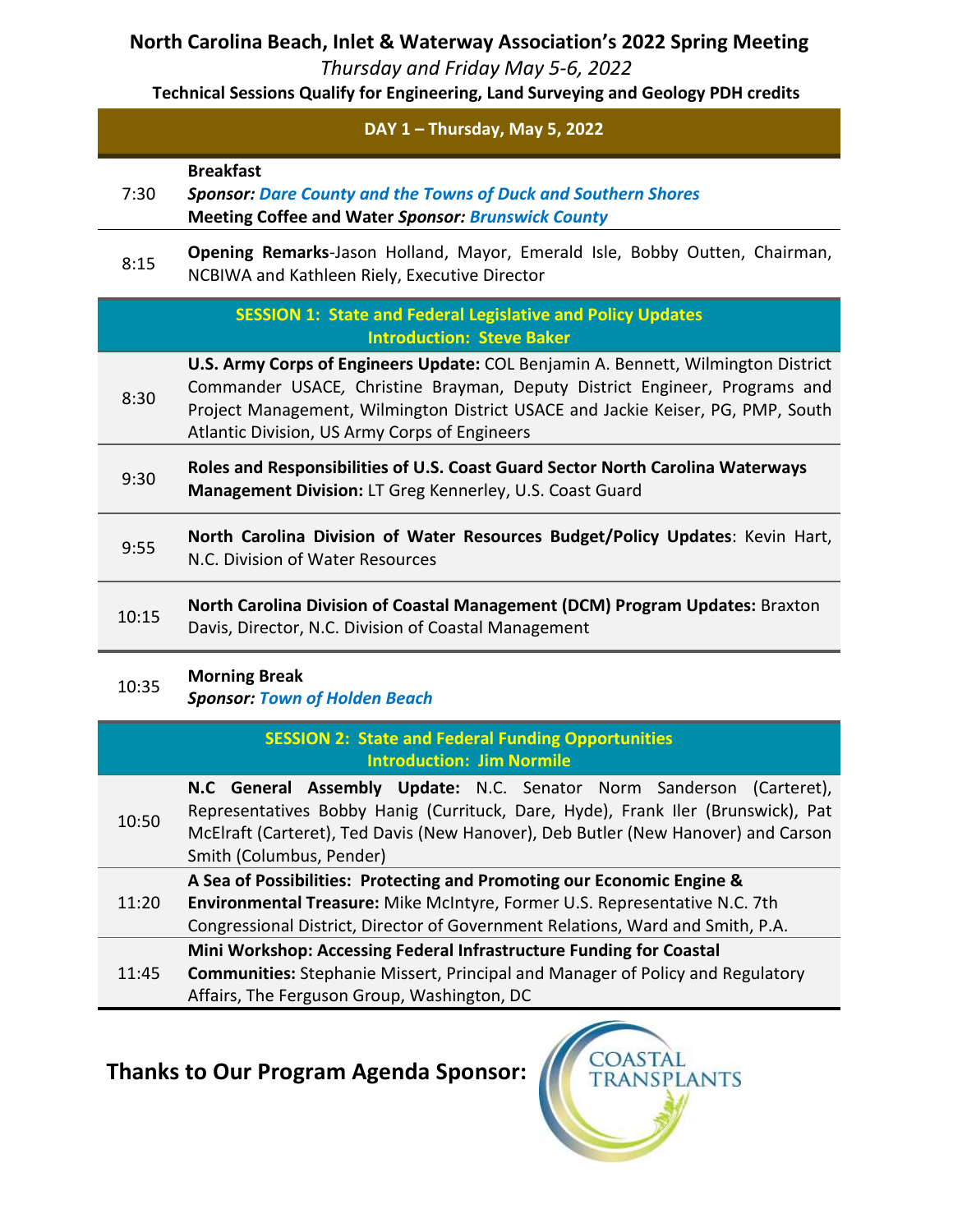## **North Carolina Beach, Inlet & Waterway Association's 2022 Spring Meeting**

*Thursday and Friday May 5-6, 2022*

**Technical Sessions Qualify for Engineering, Land Surveying and Geology PDH credits** 

## **LUNCH WITH KEYNOTE SPEAKER: U.S. Congressman David Rouzer**

12:15 *Sponsors: Carteret County and the Towns of Emerald Isle, Indian Beach, Pine Knoll Shores, Atlantic Beach and Beaufort*

### **SESSION 3: Coastal Flooding Challenges Introduction: Ken Willson**

1:20 **Flood Impacts on Coastal Towns:** Jeremy Hardison, Planner, Town of Carolina Beach and Samantha Burdick, Planner, Town of Beaufort

1:50 **Measuring the Causes and Impacts of Sunny Day Flooding in Coastal Communities:**  Dr. Katherine Anarde, Assistant Professor, Department of Civil, Construction, and Environmental Engineering, NCSU & Dr. Miyuki Hino, Assistant Professor,

- Department of City and Regional Planning, UNC Chapel Hill
- 2:10 **Resilience of Barrier Island Coastal Transportation Systems in North Carolina:**  Elizabeth Sciaudone, PhD, PE, Assistant Professor, North Carolina State University
- 2:30 **N.C. King Tides Program:** Sarah Spiegler, North Carolina Sea Grant Coastal Resilience
- Specialist 2:40 **North Carolina's Flood Resiliency Blueprint:** Kirsten Ullman, Watershed Planner,
- Division of Mitigation Services, Department of Environmental Quality
- 2:55 **Panel Discussion:** Jeremy Hardison, Samantha Burdick, Dr. Katherine Anarde, Dr. Miyuki Hino, Dr. Elizabeth Sciaudone, Sarah Spiegler and Kirsten Ullman

### **Afternoon Break**

3:25 *Sponsor: Village of Bald Head Island*

## **SESSION 4: New Technologies Introduction: Spencer Rogers**

3:45 **An Overview of NOAA's National Centers for Coastal Ocean Science Coastal Resilience Program:** Jenny Davis, Ph.D., NOAA Beaufort Lab, Marine Spatial Ecology Division National Centers for Coastal Ocean Science, NOAA National Ocean Service

4:10 **Project Sentinel Presentation:** Brian Phillips Ph.D., Associate Professor, Dept. of Civil & Coastal Engineering, University of Florida

4:25 **Project Sentinel Live Demonstration:** Project Sentinel is a pre-storm deployed mobile instrument tower, planned for installation on the beach. Each 33' tower is instrumented for wind speed, storm surge, wave height, video and other sensors. Beach installation methods and raising of the spar will be demonstrated adjacent to the hotel.

## 5:15 **Happy Hour!** *Sponsored by Great Lakes Dredge and Dock and Moffatt & Nichol*

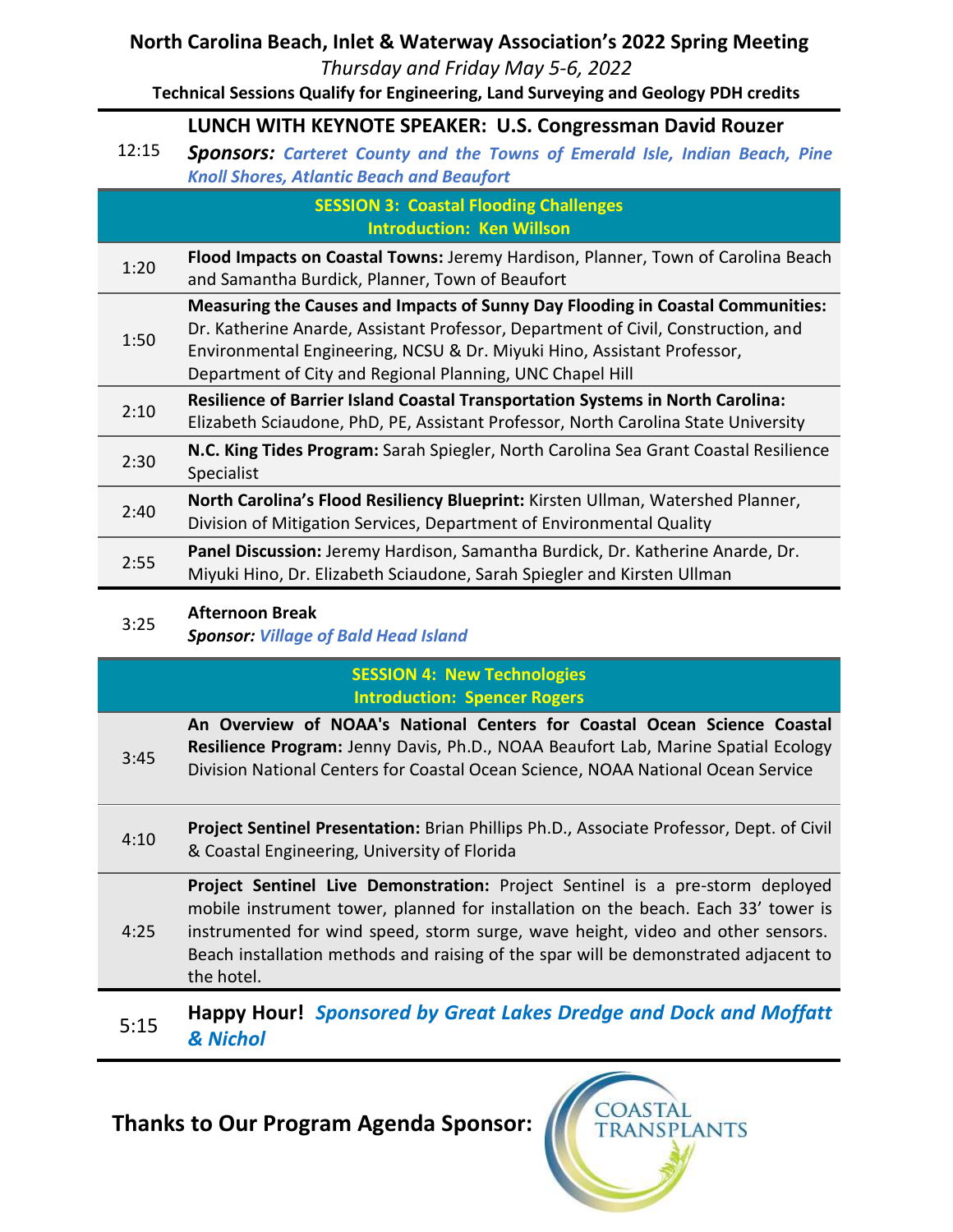## **North Carolina Beach, Inlet & Waterway Association's 2022 Spring Meeting**

*Thursday and Friday May 5-6, 2022*

**Technical Sessions Qualify for Engineering, Land Surveying and Geology PDH credits** 

| DAY 2 - Friday, May 6, 2022 |                                                                                                                                                                                                                     |
|-----------------------------|---------------------------------------------------------------------------------------------------------------------------------------------------------------------------------------------------------------------|
| 7:45                        | <b>Breakfast</b><br><b>Sponsor: Southeast Coastal Ocean Observing Regional Association (SECOORA)</b><br><b>Meeting Coffee and Water</b><br><b>Sponsor: Brunswick County</b>                                         |
|                             | <b>SESSION 5: Coastal Partners</b><br><b>Introduction: Tammy Proctor</b>                                                                                                                                            |
| 8:30                        | Water Level Observing Network Workshop: Nicole Elko Ph.D., Science Director,<br>ASBPA and Jennifer Dorton, Deputy Director, Southeast Coastal Ocean Observing<br><b>Regional Association (SECOORA)</b>              |
| 9:30                        | Atlantic Intracoastal Waterway Association (AIWA) Update: Brad Pickel, Executive<br>Director, AIWA, American Shore and Beach Preservation Association (ASBPA)<br>Update-Nicole Elko Ph.D., Science Director, ASBPA  |
| 9:55                        | <b>Tourism Update:</b> Scott Peacock, Director of Tourism and Marketing, Visit North<br>Carolina                                                                                                                    |
| 10:20                       | <b>Networking Break</b><br><b>Sponsor: Coastal Science &amp; Engineering</b>                                                                                                                                        |
|                             | <b>SESSION 6: Protecting the Coast with Nature</b><br><b>Introduction: Dawn York</b>                                                                                                                                |
| 10:40                       | South Atlantic Salt Marsh Initiative-Leda Cunningham, Officer, Conserving Marine<br>Life in the US, The Pew Charitable Trusts                                                                                       |
| 11:10                       | Retrofitting with Nature-Based Solutions: Town of Swansboro-Bree Charron, N.C.<br><b>Coastal Federation</b>                                                                                                         |
| 11:35                       | Breakwaters to Beach Music: Carolina Coastal Town Waterfront Renewal Creates<br>Places for Everyone- Scott Lagueux, AICP, LEED AP, ENV SP Director, Waterfront<br>Planning, Moffatt & Nichol                        |
| 12:00                       | Topsail Island Beach Clean Project-Mayor Steve Smith, Town of Topsail Beach                                                                                                                                         |
| 12:10                       | LUNCH with Presentation- Flood Insurance Risk Rating 2.0: What's In<br>The Black Box-Spencer Rogers, N.C. Sea Grant (retired)<br><b>Sponsors: Atlantic Reefmaker and the Towns of Carolina Beach and Kure Beach</b> |